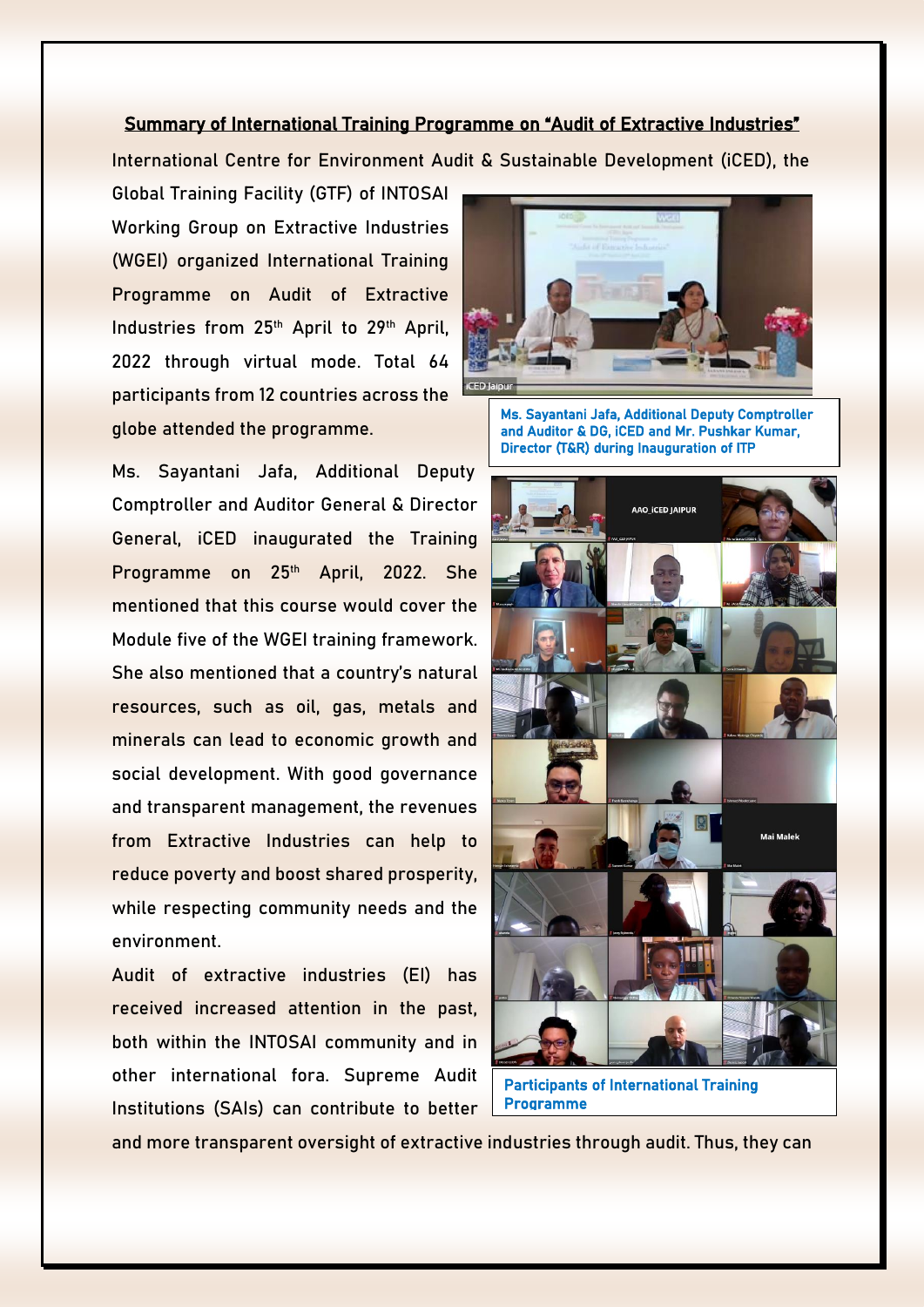help to ensure that governments manage natural resources in the best interest of the public.

Before closing, she thanked Mr. John Muwanga, the Auditor General of Uganda and Chair of INTOSAI Working Group on Extractive Industries and his team from SAI Uganda for their support in organizing this Training Programme.

During 5 days' Training Programme, Experts form SAI Indonesia, SAI Brazil, SAI Zambia, SAI Uganda, SAI India and other Experts from India and Uganda covered the themes/ topics as below:

## Day 1 (25.04.2022)

## Session I & II from 09:30 AM to 12:15 AM UTC

The International Training Programme started with the first session on "Introduction to Key Components of Monitoring and Evaluation in Extractive Industries", delivered by Mr. Sujit Kumar Singh, Sr. Environment and Sustainability Specialist, Snowy Mountains Engineering Corporation (SMEC), India.



Session II on "Monitoring and Evaluation Policies/Regulation at Each Stage in the Value Chain" was also delivered by Mr. Singh.

# Day 2 (26.04.2022)



# Session I from 09:30 AM to 10:45 AM UTC

Mr. Frank Byaruhanga from SAI Uganda delivered session on "Review of the role of the regulators in EI and Available legislation in the EI". He covered issues such as role of Environmental & Mining and Petroleum

Regulators, Challenges faced by Regulator and available Legislation in EIs: International and National Perspective and Emerging Legal Aspects in the Extractive Industries.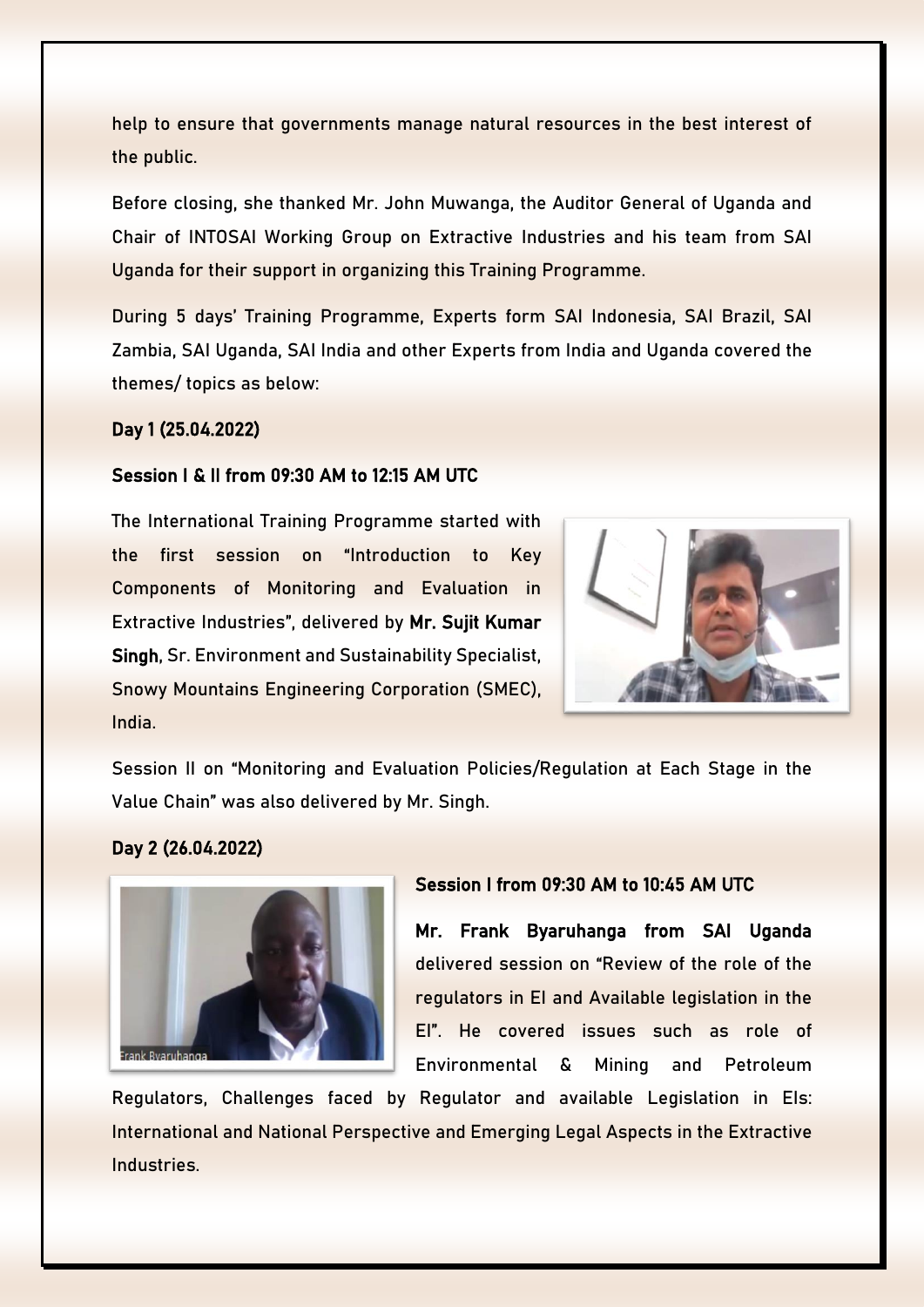#### Session II from 11:00 AM to 12:15 PM UTC

During the session on "Monitoring and Evaluation Mechanisms & Tracking Methodologies in EI sector" Mr. V. K. Pandey, Chief Manager (Environment), Central Mine Planning and Design Institute (CMPDI),

India briefly discussed the importance of Coal,



Sustainable Coal Mining, Environmental Framework, Outcome of Environmental Clearances, Performance indicators, Reporting Framework, Recent Development, Restoration of Mine Sites, Water Conservation in Coal Mines etc.

Dr. Vinita Arora, Chief Manager (Environment), CMPDI shared the role of Sustainability Development Cell (SDC) in the coal sector. She also highlighted topics like Land Amelioration and Afforestation, Air Quality, Emission and Noise Management, Mine Water Management, Sustainable Overburden Management, Mine Tourism and Policy, Research, Education and Dissemination.

## Day 3 (27.04.2022)

## Session I & II from 09:30 AM to 12:15 AM UTC



Ms. Cecilia Tri Wuryantiningsih, SAI Indonesia during her first session on "Monitoring of materials and inventory" explained the background of Monitoring of Materials and Inventory, Cases and Challenges, Government Perspective, examples of Mineral Sector State

Owned Enterprises (SOEs) Activity, SAIs response etc. She also described the use of Leaching Method to process the Gold Ore.

During her Second session on "Health and Safety Issues in Handling Inventories in EI Sector", she explained Cases and Challenges, Regulations in this field, Activities, Environmental Hazard & Impact Risks, examples of Implementation of OSH rescue team & Blasting Preparation etc.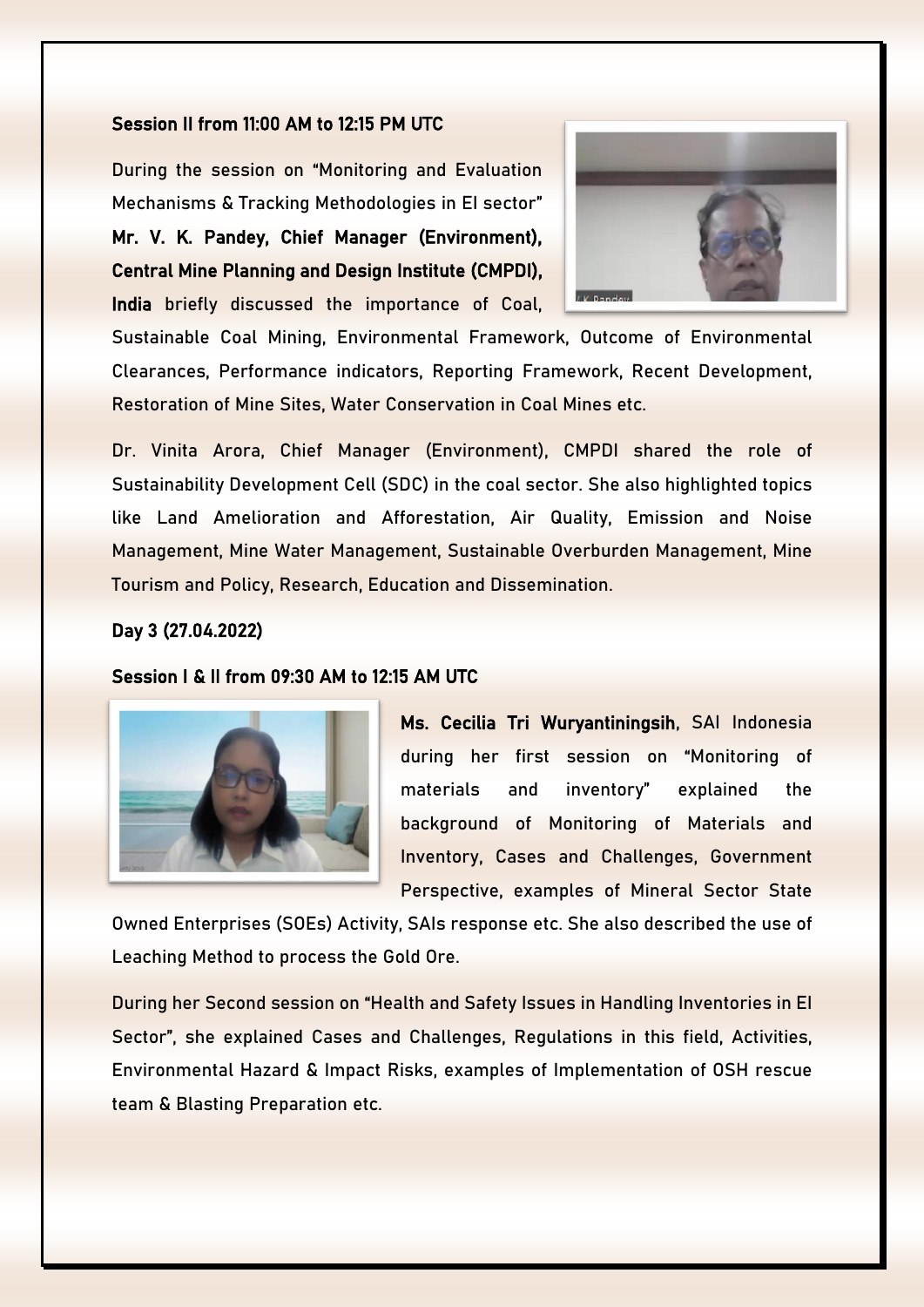## Day 4 (28.04.2022)

## Session I from 09:30 AM to 10:45 AM (UTC)

The Session on "Downstream Petroleum and Solid Minerals Audits: Monitoring of Supply Outlets, Central Processing facility (CPF) at Refinery" was delivered by Mr. Guilherme Pereira Souto from SAI Brazil.



During his presentation, he covered audit findings during auditing of National Agency of Petroleum, Natural Gas and Biofuels, Brazil and SAI Brazil's role, supervision and regulation.

## Session II from 11:00 AM to 11:40 AM (UTC)

Mr. Madhusoodanan K Nair from SAI India delivered the session on "Down Stream



Petroleum and solid minerals audits: Monitoring up to selling points". During his session, Mr. Nair covered various issues such as Introduction to Extractive Industries; crude oil, Exploration and Production (E & P) activities, Refining Process, Downstream Infrastructure, Mode of Transports of

Petroleum Products, Audit of checks in Downstream, Solid Minerals, Mining Cycle, Legal Framework in India, Role of Audit and Audit report of SAI India etc.

#### Session II from 11:40 AM to 12:20 AM (UTC)

Mr. Grace Chanda, from SAI Zambia delivered the session on "Down Stream Solid Minerals Audits: Monitoring of Solid Minerals up to Selling Points". She started the session with a brief introduction of Downstream Solid Minerals Audits and highlighted the monitoring of solid minerals during the session. She



also shared a case study of Zambia Extractive Industries as well as key findings of the Audit.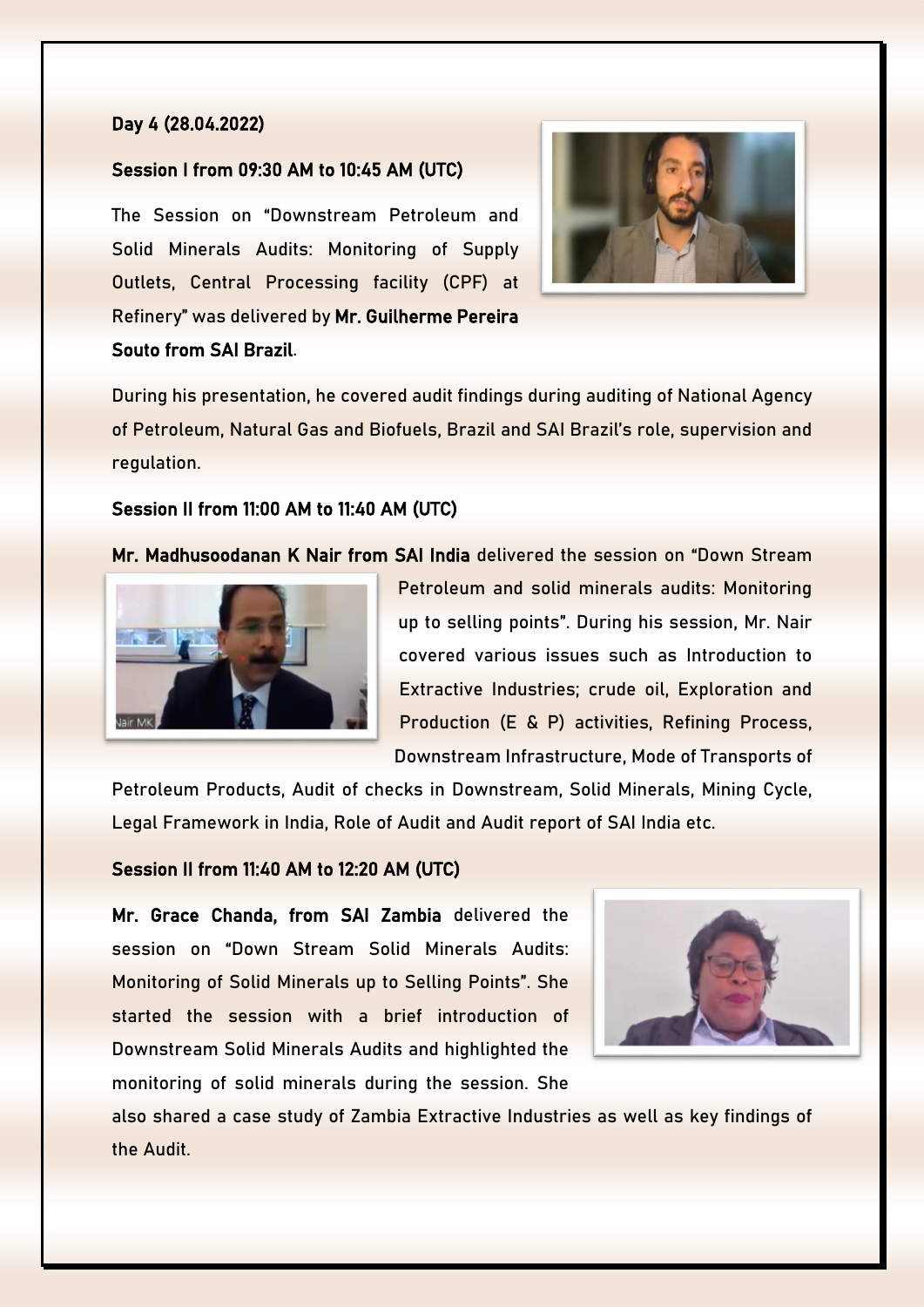#### Session II from 12:20 PM to 1:00 PM (UTC)



Mr. Glenn Fischer from SAI USA delivered the session on "Downstream Petroleum audits: Monitoring to the sales point for offshore and onshore". Mr. Fishcher focused on Regulatory Framework for Oil and Gas in the United States, Federal Oil and Gas Revenue & Measurement and Key Federal Controls for Monitoring Oil and Gas to Sales Point and Audit Considerations. He also emphasized on Production Inspections, Human

Capital-hiring, Training and Retaining, Royalty and production, data reconciliation.

# Day 5 (29.04.2022)

#### Session I from 09:30 AM to 10:45 AM (UTC)



The session "Audit considerations under Monitoring and Evaluation in EI and Risk Assessment was delivered by Mr. Amanya Allan Kabisyaki from Petroleum Authority of Uganda.

During the presentation, he explained why monitoring is necessary in EIs, what should be monitored, Audit Considerations, Identification of Risk Factors, Risk Assessment Process and its Identifications.

#### Session II from 11:00 AM to 12:15 AM (UTC)

Mr. Charles Chiwele, from SAI Zambia delivered the session on "Audit procedures to mitigate the identified risks in monitoring and evaluation in EIs". He covered issues such as Audit Program on Monitoring and Evaluation in EI's, Audits that can be undertaken in Monitoring and Evaluation in EIs,



Methodology in Monitoring and Evaluation Audits in EI's.